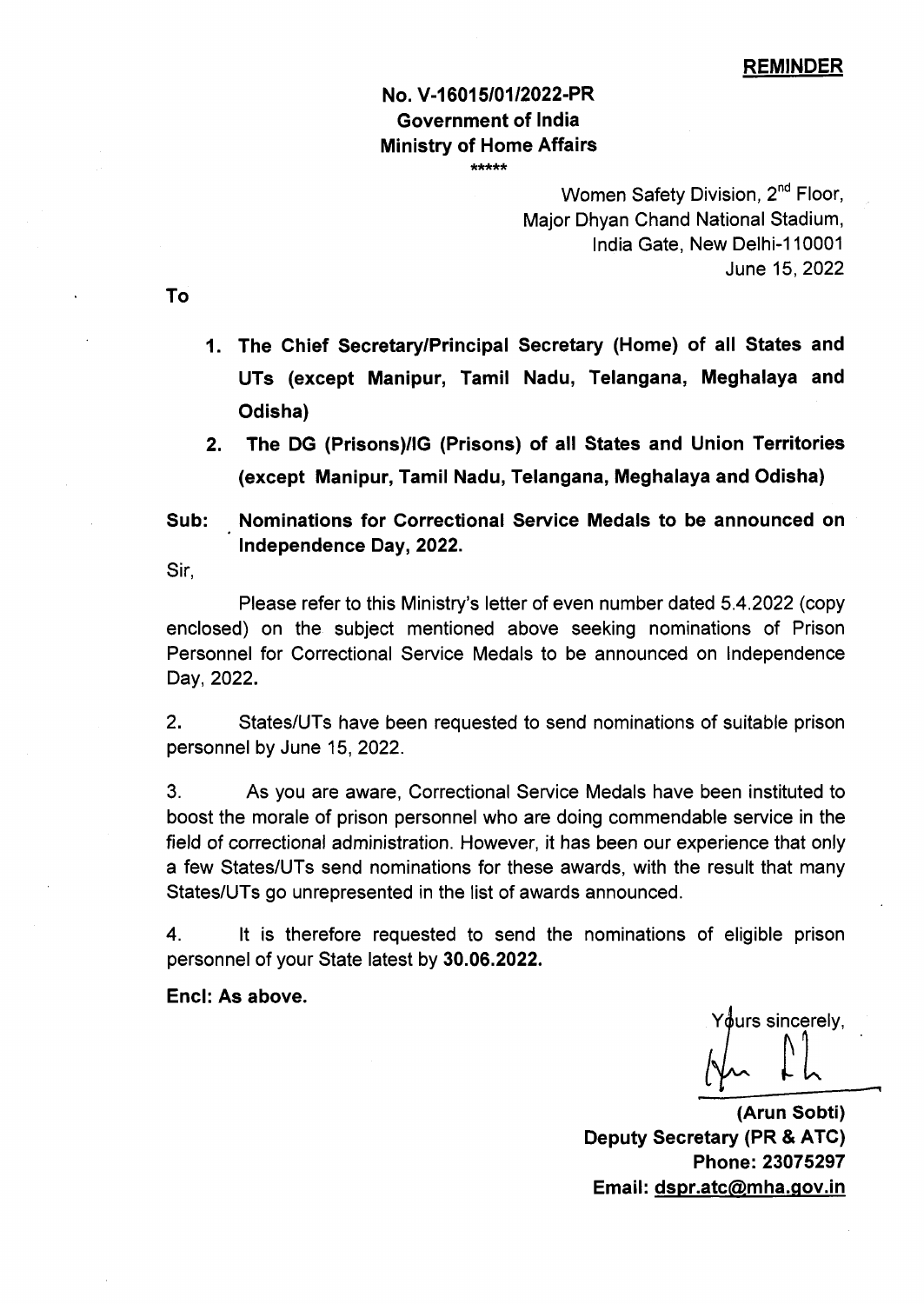# No. V-16015/1 /2022-PR Government of India Ministry of Home Affairs

 $***$ 

Women Safety Division, 2<sup>nd</sup> Floor, Major Dhyan Chand National Stadium, India Gate, New Delhi-110001 April 5, 2022 R

To

1. The Chief Secretary/Principal Secretary (Home) of all States and UTs.

2. The DG (Prisons)/IG (Prisons) of all States and Union Territories.

# Sub: Nominations for President's Correctional Service Medals to be announced on Independence Day, 2022.

Sir/Madam,

The Government of India confers the following Correctional Service Medals to prison personnel on Republic Day and Independence Day every year:

- (a) President's Correctional Service Medal for Distinguished Service
- (b) Correctional Service Medals for Meritorious Service
- (c) President's Correctional Service Medal *for* Gallantry
- (d) Correctional Service Medal for Gallantry

2. The awards have been instituted with the objective of boosting the morale of prison personnel, who are doing good work in correctional administration. You will kindly agree that such awards are not only a token of appreciation of the meritorious service rendered by prison personnel but also encourage them to perform better in their future assignments, thus bringing greater efficiency in the system.

3. A copy of the Guidelines cum eligibility criteria regulating the grant of Correctional Service Medals is attached as Annex-I. The Application Form in which the nominations are to be sent is at Annex-ll. The nominating authorities are requested to ensure that nominations of only those prison personnel are sent to this Ministry who satisfy the eligibility criteria as mentioned in Annex-I.

4. It may also be noted that the Scroll for the award is issued in Hindi. It is therefore essential that the name of the candidate is accurately/correctly mentioned in the Application Form in Hindi to avoid any mistake in the name of the recipient on the Scroll.

Contd./2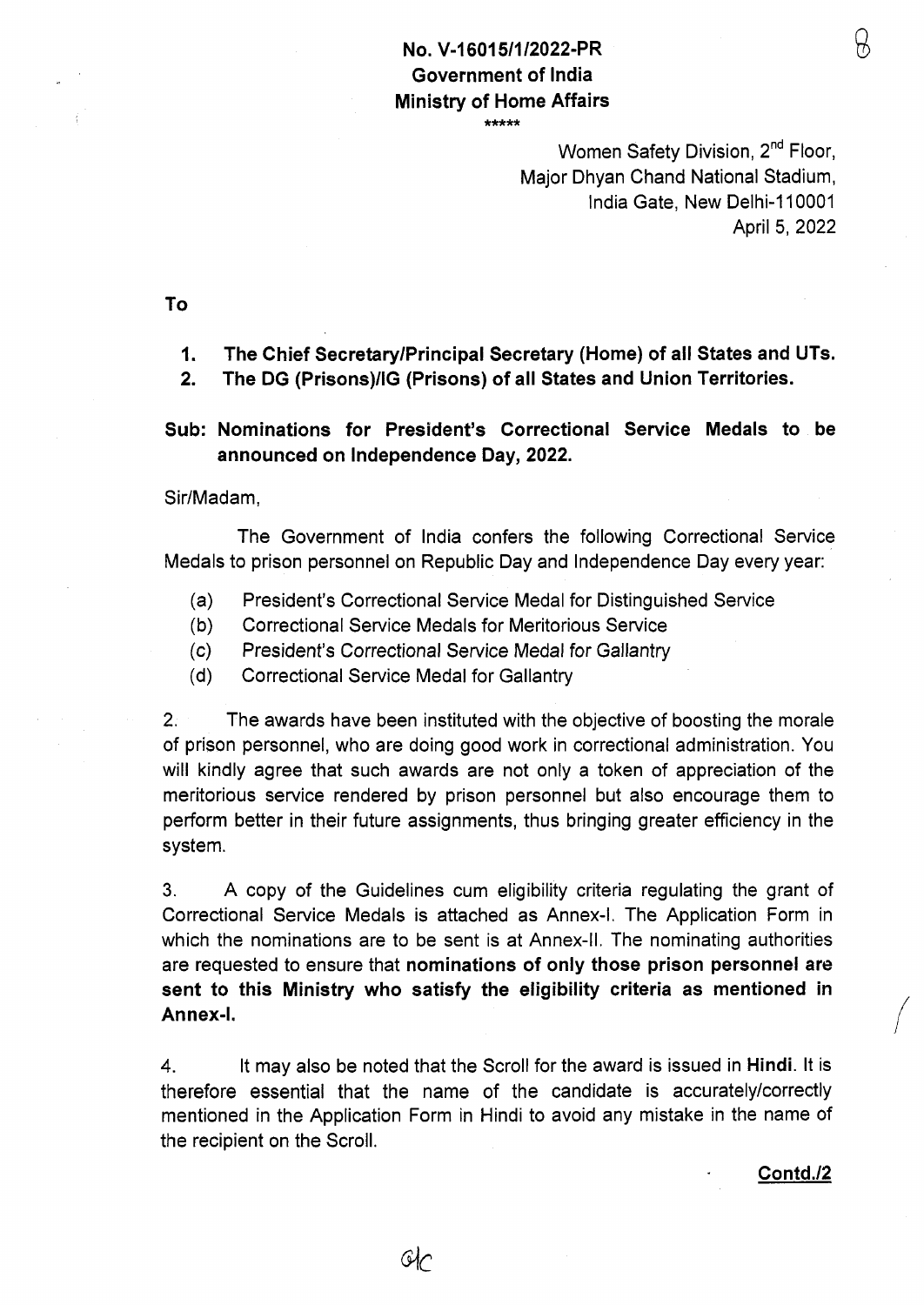5. It has been noted in the past that some States/UTs have not been sending nominations for Correctional Service Medals with the result that such States/UTs go unrepresented in the list of awards announced on Republic Day and Independence Day. Since this is an award which has been specifically instituted to recognize the meritorious work done by Prison/Correctional Service officials, this Ministry would like all States and UTs to send suitable nominations for the award.

6. You are requested to send ten copies each of the nominations of eligible prison personnel for Correctional Service Medals to be announced on Independence Day, 2022 by 15.6.2022 positively.

Enel: As above.

Yours sincerely,

un fotoli

(Arun Sobti) Deputy Secretary (PR & ATC) Phone: 23075297 Email: dspr.atc@mha.gov.in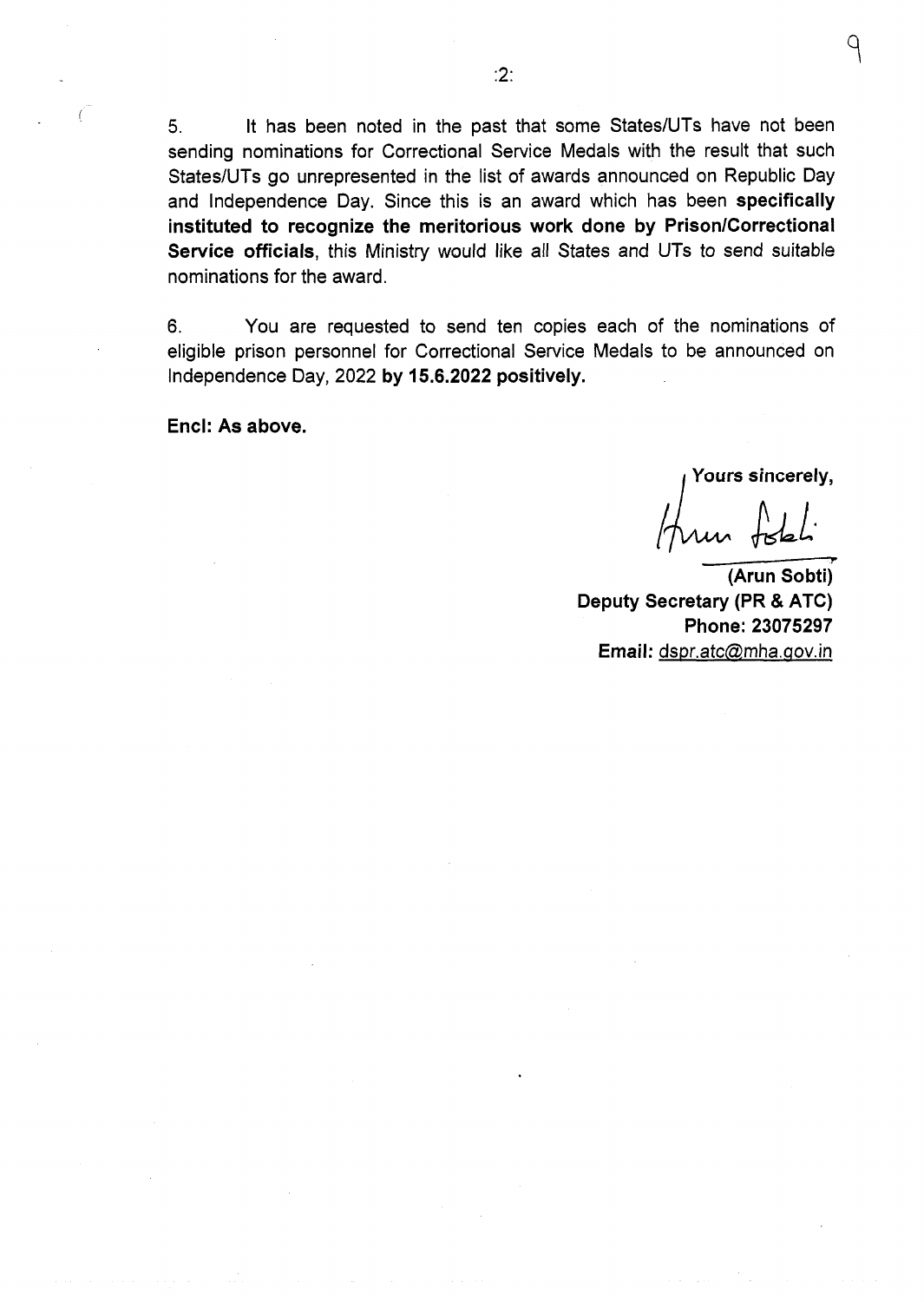Annex-1

## No. 16015/1/08-PR GOVERNMENT OF INDIA MINISTRY OF HOME AFFAIRS

 $\mathcal{F}(\mathcal{F}_{\mathcal{A}}^{(k)})$ 

 $\cdot$   $\cdot$   $\bullet$ 

New Delhi April 17,2017

#### Sub: GUIDELINES FOR CORRECTIONAL SERVICE MEDALS TO PRISON PERSONNEL.

Apart from the eligibility conditions provided in President Secretariat's Notification No. 63-Pres/99 dated 5<sup>th</sup> April 1999, the following criterion is to be adopted in selection of the candidates for the award of the Correctional Service Medals. These guidelines were last approved by the Selection Committee headed by Home Secretary on 23.12.2015:

| <b>Criterion</b>    | Service<br>Correctional<br>Meritorious<br>Medal<br>for<br>Service                                                               | <b>President's</b><br>Correctional<br><b>Medal</b><br>for<br><b>Service</b><br><b>Distinguished Service</b> |
|---------------------|---------------------------------------------------------------------------------------------------------------------------------|-------------------------------------------------------------------------------------------------------------|
| Length of service   | service or<br>required.                                                                                                         | A minimum of 15 years of $ A $ minimum of 20 years of<br>more will be service or more will be required.     |
| <b>ACR Grading</b>  | required.                                                                                                                       | Last 10 years ACRs will be   Last 10 years ACRs will be<br>required.                                        |
|                     | Out of this a minimum of $4$<br>ACRs must be <b>Very Good.</b>                                                                  | There must be 6 Very Good/<br><b>Outstanding ACR.</b>                                                       |
|                     |                                                                                                                                 | Out of this 2 must<br>be<br>Outstanding.                                                                    |
| <b>Minimum ACRs</b> | Persons with 3 or more<br>considered.<br><b>Last 2 missing ACRs will also not be considered.</b>                                | missing ACRs will not be                                                                                    |
| Age                 | Age and length of service will be taken into account<br>considering that the official fulfils all other eligibility conditions. |                                                                                                             |
| <b>Citations</b>    | consideration.                                                                                                                  | The nature of the citation in ACRs will also be taken into                                                  |
| <b>State Awards</b> | been awarded medals by the State Government.                                                                                    | Preference will be given to the prison personnel who have                                                   |

 $\circ$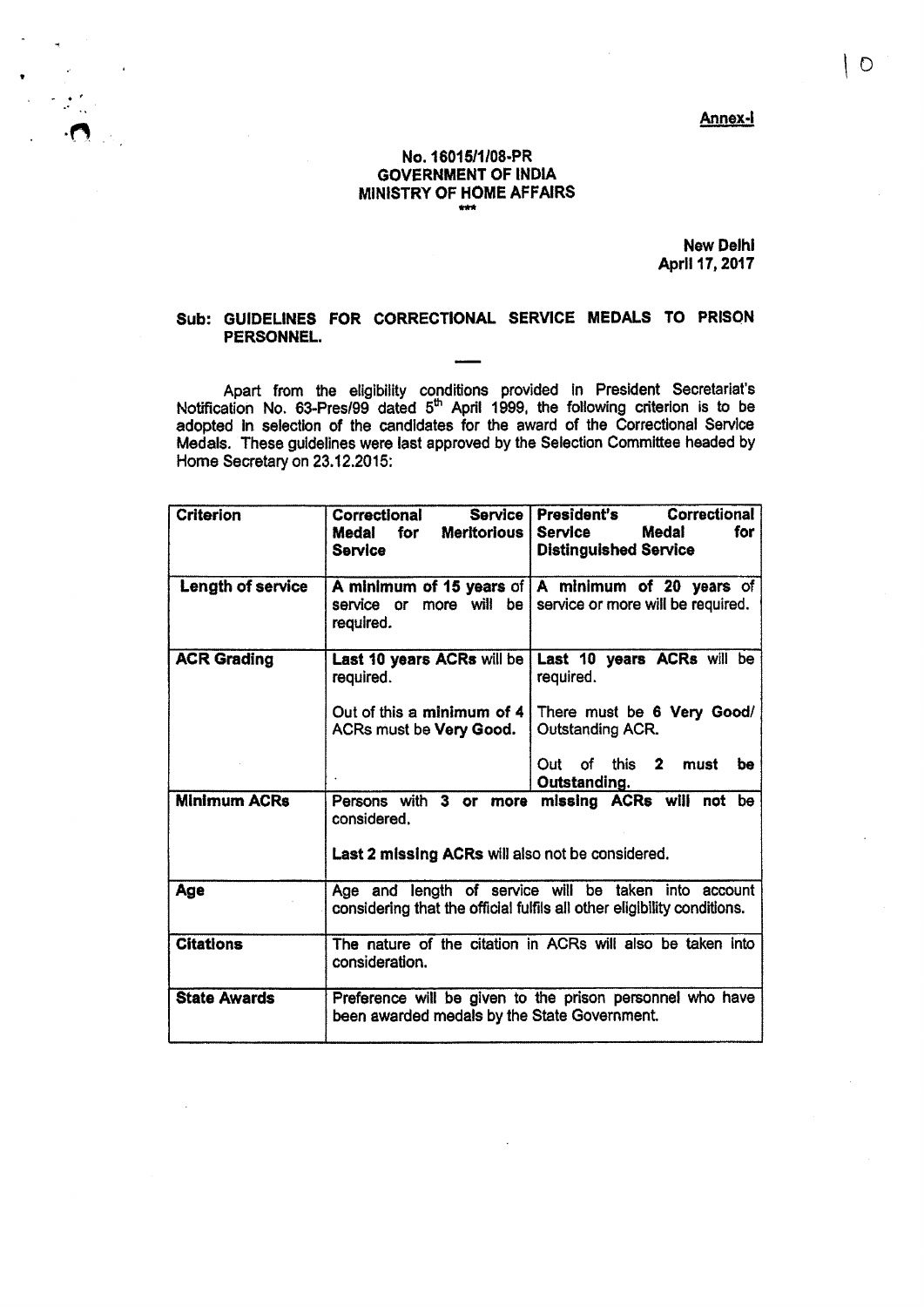| <b>Women Candidate</b> | Preference will be given to the women candidates.                            |  |
|------------------------|------------------------------------------------------------------------------|--|
| SC/ST/Minorities       | Due attention will be given to nominations belonging to these<br>categories. |  |
| <b>Verification</b>    | Candidates must be cleared by IB/CBI.                                        |  |

Note:

Where ACRs are not maintained, the citation sent by the State Government as well as other awards etc. received by the nominated candidate, shall be taken into account.

There will be a minimum of 5 years gap between the award of Correctional Service Medal for Meritorious Service and President's Correctional Service Medal for Distinguished Service.

> Signed (Arun Sobti) April 17,2017

 $\setminus$ 

 $\sqrt{3}$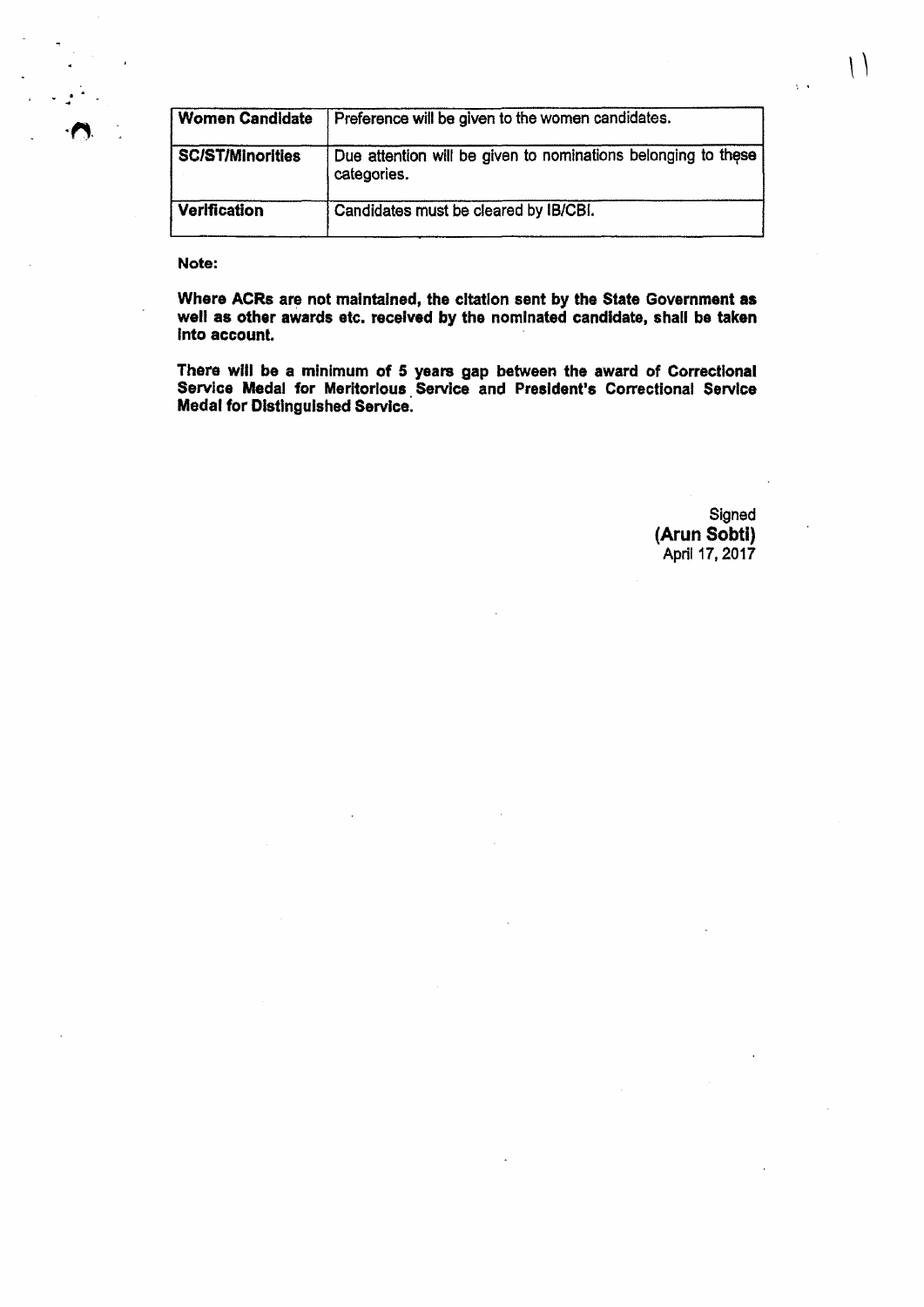**Annex- II** *\ rL ^*

|  | APPLICATION FORM FOR CORRECTIONAL SERVICE MEDAL |
|--|-------------------------------------------------|
|--|-------------------------------------------------|

l,

 $\bullet$ 

|    |                                                                                                                            | Recent<br>passport size<br>photo |
|----|----------------------------------------------------------------------------------------------------------------------------|----------------------------------|
|    |                                                                                                                            |                                  |
| 1. | Category of Award recommended:<br>(Please refer to Para 1 of the letter for category of awards)                            |                                  |
| 2. |                                                                                                                            |                                  |
|    | (Please note it is compulsory to mention name in Hindi)                                                                    |                                  |
| 3. |                                                                                                                            |                                  |
| 4. | Gender:<br>Male/Female                                                                                                     |                                  |
| 5. | Category:<br>SC/ST/OBC:<br>the contract of the contract of the contract of the contract of the contract of the contract of |                                  |
| 6. | Initial appointment:                                                                                                       |                                  |
|    |                                                                                                                            |                                  |
|    |                                                                                                                            |                                  |
|    |                                                                                                                            |                                  |
| 7. | <b>Present posting:</b>                                                                                                    |                                  |
|    |                                                                                                                            |                                  |
|    |                                                                                                                            |                                  |
|    |                                                                                                                            |                                  |
| 8. |                                                                                                                            |                                  |